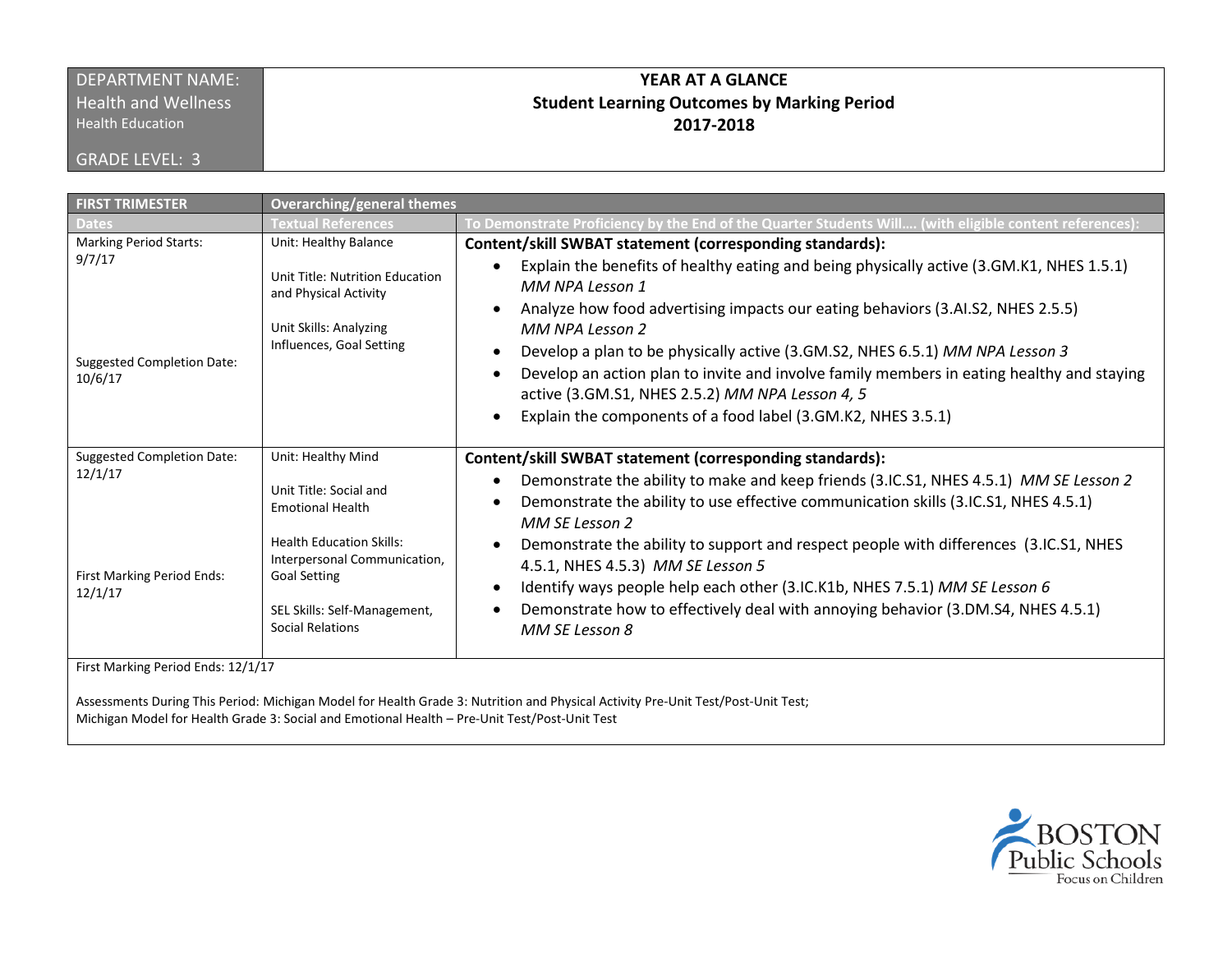#### DEPARTMENT NAME : **Health and Wellness**

Health Education

GRADE LEVEL: 3

## **YEAR AT A GLANCE Student Learning Outcomes by Marking Period 2017-2018**

| <b>SECOND TRIMESTER</b>                                                                                                       | <b>Overarching/general themes</b>                                                                                                         |                                                                                                                                                                                                                                                                                                                                                                                                                                                                                                               |  |  |
|-------------------------------------------------------------------------------------------------------------------------------|-------------------------------------------------------------------------------------------------------------------------------------------|---------------------------------------------------------------------------------------------------------------------------------------------------------------------------------------------------------------------------------------------------------------------------------------------------------------------------------------------------------------------------------------------------------------------------------------------------------------------------------------------------------------|--|--|
| <b>Dates</b>                                                                                                                  | Textual References                                                                                                                        | To Demonstrate Proficiency by the End of the Quarter Students Will (with eligible content references):                                                                                                                                                                                                                                                                                                                                                                                                        |  |  |
| <b>Marking Period Starts:</b><br>12/4/17<br><b>Suggested Completion Date:</b><br>2/16/18                                      | Unit: Healthy Body/Safe Body<br>Unit Title: Safety<br>Unit Skills: Accessing<br>Resources, Decision Making                                | Content/skill SWBAT statement (corresponding standards):<br>Describe characteristics of safe and unsafe places (NHES 1.5.3) MM S Lesson 3<br>$\bullet$<br>Identify dangerous or disturbing situations that need to be reported to an adult (3.DM.K1,<br>NHES 1.5.3, NHES 5.5.1) MM S Lesson 3<br>Describe strategies to stay safe in potentially harmful situations (3.DM.S2, NHES 7.5.3)<br>MM S Lesson 4<br>Describe how to ask a trusted adult for help (3.AR.K2, NHES 3.5.2, NHES 4.5.4)<br>MM S Lesson 4 |  |  |
| <b>Suggested Completion Date:</b><br>3/16/18<br>Second Marking Period Ends:<br>3/16/18<br>Second Marking Period Ends: 3/16/18 | Unit: Healthy Lifestyle<br>Unit Title: Tobacco and Other<br>Drugs<br>Unit Skills: Analyzing<br>Influences, Interpersonal<br>Communication | Content/skill SWBAT statement (corresponding standards):<br>Identify the short and long term effects of using tobacco, including addiction (3.AI.K3b,<br>3.IC.K2, NHES 1.5.1) MM ATOD Lesson 2<br>Identify ways the media influences young people to use tobacco (3.AI.S3, NHES 2.5.5)<br>MM ATOD Lesson 3<br>Demonstrate verbal and non-verbal ways to refuse tobacco use (3.IC.S2, NHES 4.5.2)<br>MM ATOD Lesson 6                                                                                          |  |  |
|                                                                                                                               |                                                                                                                                           |                                                                                                                                                                                                                                                                                                                                                                                                                                                                                                               |  |  |

Assessments During This Period: Michigan Model for Health Grade 3: Safety Pre-Unit Test/Post-Unit Test